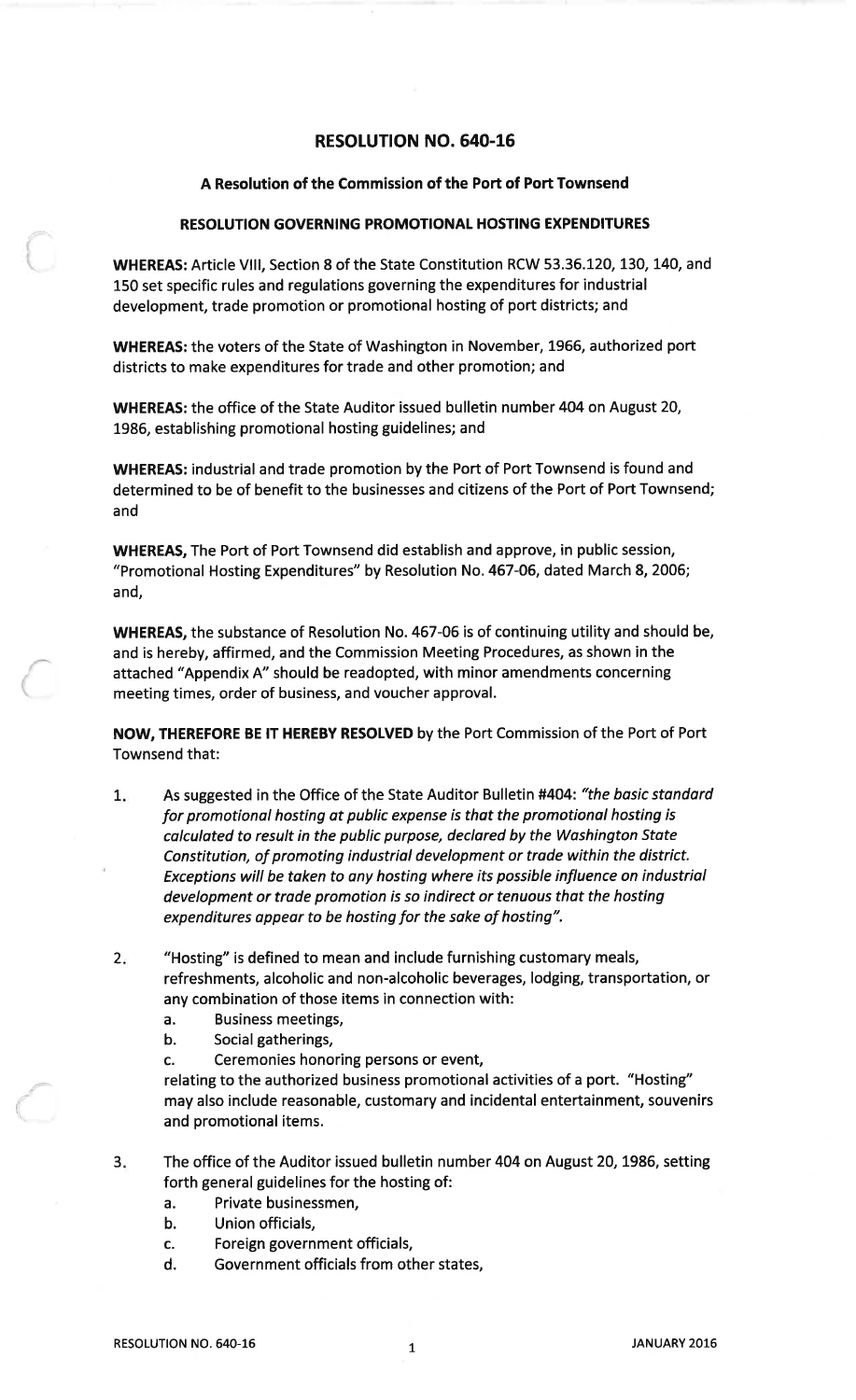- Washington State and local governmental officials and employees, e.
- Officers and employees of other port districts,  $f$
- And spouses of businessmen, officials, etc. g.

These guidelines are attached to this resolution to provide guidance to all persons authorized to make expenditures for promotional hosting.

The Port Commissioners and the following Port Employees shall be authorized to 4. make expenditures for promotional hosting subject to specific and general conditions hereafter set forth:

> Executive Director; Deputy Director; Director of Finance and Administration.

- The Port Commissioners, officials and employees authorized to make  $5.$ expenditures for promotional hosting shall be reimbursed subject to the following:
	- In filing claims for reimbursement, an official form approved by the a. Division of Municipal Corporation of the State Auditor shall be used.
	- Such forms shall have attached such receipts, documents or other  $h$ . evidence to support the expenditures.
	- The date and location of the hosting, name and affiliation of the person  $\mathbf{c}$ . or persons hosted and the reason for the hosting shall be specified. In situations where confidentiality is important to individuals involved in a transaction, details relating to the meeting will be forwarded by internal memorandum to the Director of Finance and Administration to be maintained in a separate file and may be omitted from the expense reimbursement form.
	- Any travel specific hosting claims made by Port Commissioners, officials d. and employees must be in accordance with Port Travel Policies.
	- The reimbursement shall be made by a warrant approved at a e. Commission meeting.
	- Promotional hosting expenditures exceeding \$250.00 up to \$1,000.00 f. require prior approval of the Executive Director. All expenditures over \$1,000 require prior Port Commission approval.

ADOPTED this 27<sup>th</sup> day of January 2016, by the Commission of the Port of Port Townsend and duly authenticated in open session by the signatures of the Commissioners voting in favor thereof and the Seal of the Commission duly affixed.

**ATTEST** 

Peter W. Hanke, President

Brad A. Clinefelter, Secretary

**APPROVED AS TO FORM:** 

**Eric R. Toews, Port Attorney** 

Stephen R. Tucker, Vice President

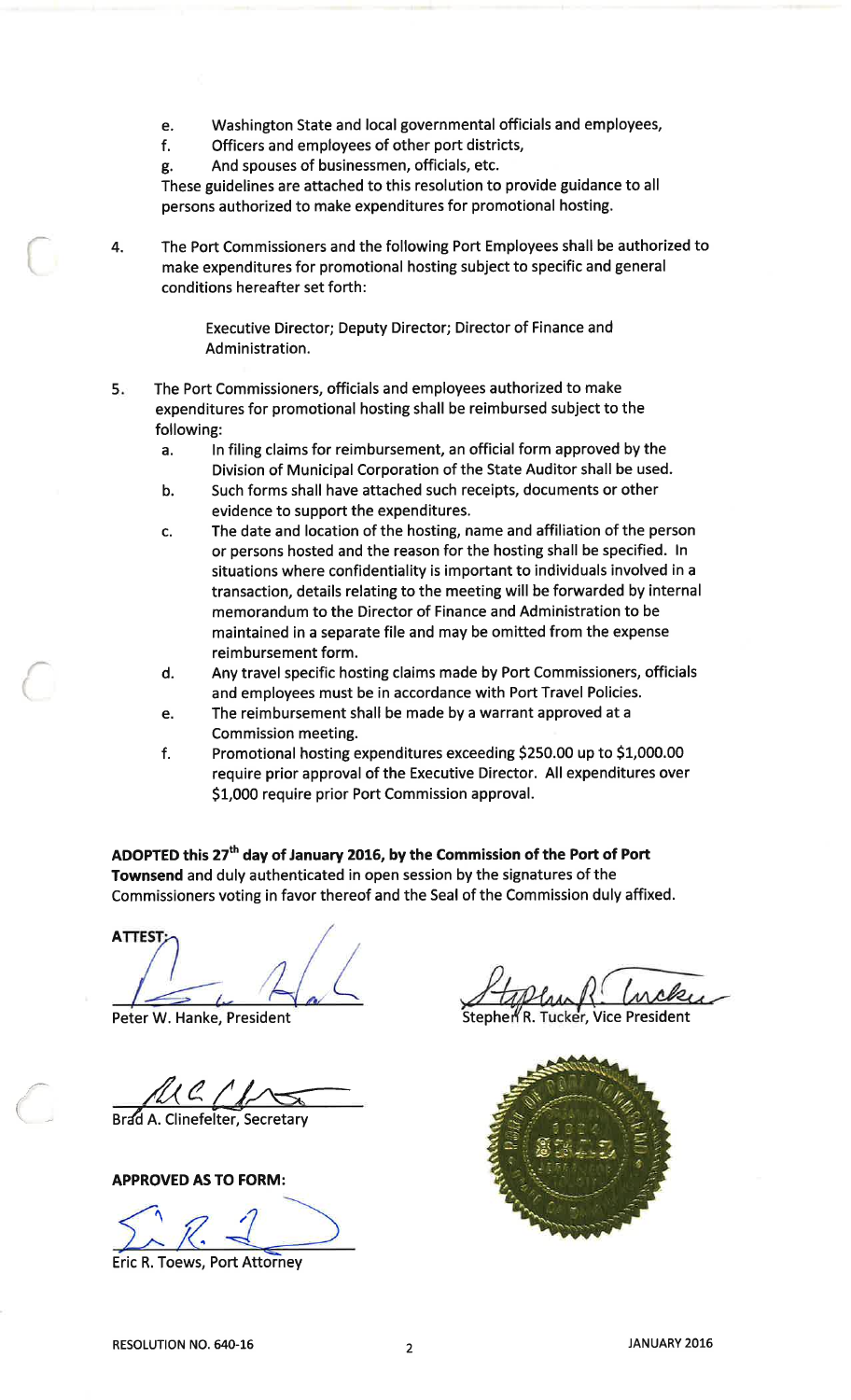

- All Public Ports To:
- Lee Reaves From: Chief Examiner

Subject: Promotional Hosting Guidelines

This bulletin has been prepared with the assistance of the Office of Attorney General and is designed to provide guidelines for<br>the expenditure of public funds pursuant to Article VIII, Section<br>8, of the State Constitution, RCW 53.36.120, .130, .140 and .150<br>and Account No. 8081 of the p

## DEPINITION

"Rosting" is defined in these guidelines to mean and include fur-<br>nishing customary meals, refreshments, lodging, transportation,<br>or any combination of those items in connection with:

- a. Business meetings,
- Ъ.

ł

 $\overline{C}$ 

Social gatherings,<br>Cerenonies honoring persons or events,  $c<sub>1</sub>$ 

relating to the authorized business promotional activities of<br>a port. "Hosting" may also include reasonable, customary and<br>incidental entertainment, and souvenirs of nominal value, incident to such events.

### SPECIFIC LEOAL REQUIREMENTS

- Expenditures for promotional hosting shall be pursuant to specific budget items as approved by the port comı. mission. (RCW 53.36.120)
- Punds for promotional hosting expenditures shall be expended only from gross operating revenues. See RCW 53.36.130 for limits and exception. 2.
- Port commissions shall adopt, in writing, rules and<br>regulations governing promotional hosting expenditures  $3.$ by port employees or agents. Such rules shall identify officials and agents authorized to make such expenditures and approved objectives of such spending. All payments and reimbursements shall be identified and supported on vouchers approved by the port auditor.  $(RCV 53.36.140)$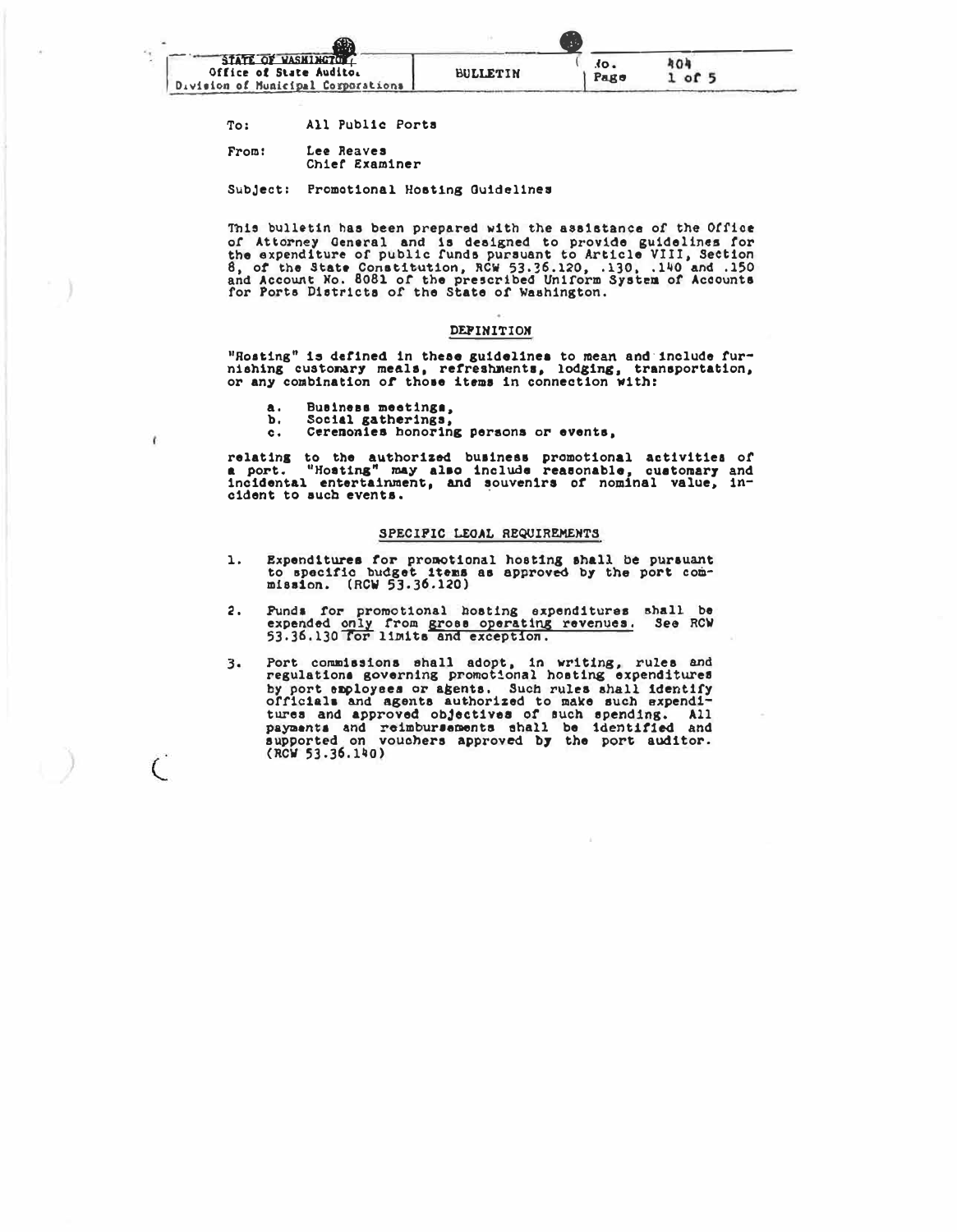| STATE OF WASHINGTON<br>Office of State Audito.<br>Division of Municipal Corporations, | BULLETIN | Page | 404<br>$2$ of 5 |  |
|---------------------------------------------------------------------------------------|----------|------|-----------------|--|

## BASIC STANDARD

The basic standard for promotional hosting at public expense is that the promotional hosting is calculated to result in the publie purpose, declared by the Washington State Constitution, of promoting industrial development or trade within the district. Exceptions will be taken to any hosting when its possible influ-<br>ence on industrial development or trade promotion is so indirect or tenuous that the hosting expenditure appears to be hosting for the sake of hosting.

### GENERAL GUIDELINES

#### Hosting Private Business A.

Hosting Private Business<br>(This is the classic type of promotional hosting which<br>was at issue in 0.1Connell v. Port of Seattle, 55 Wm.<br>and 801, 399 P.2d 523 (1965), and which was undoubtedly<br>the main type of hosting contemp standard, when properly accounted for.

#### Hosting of Union Officials B.

It is recognized that union officials represent a substantial segment of port employees and that the produc-<br>tivity of those employees has a direct influence on<br>a port's ability to secure and retain trade, but<br>whether union officials are in a position to influence<br>industrial of fact. Port districts should be prepared to show<br>that the activities of a particular union or union<br>official are sufficiently connected to trade promotion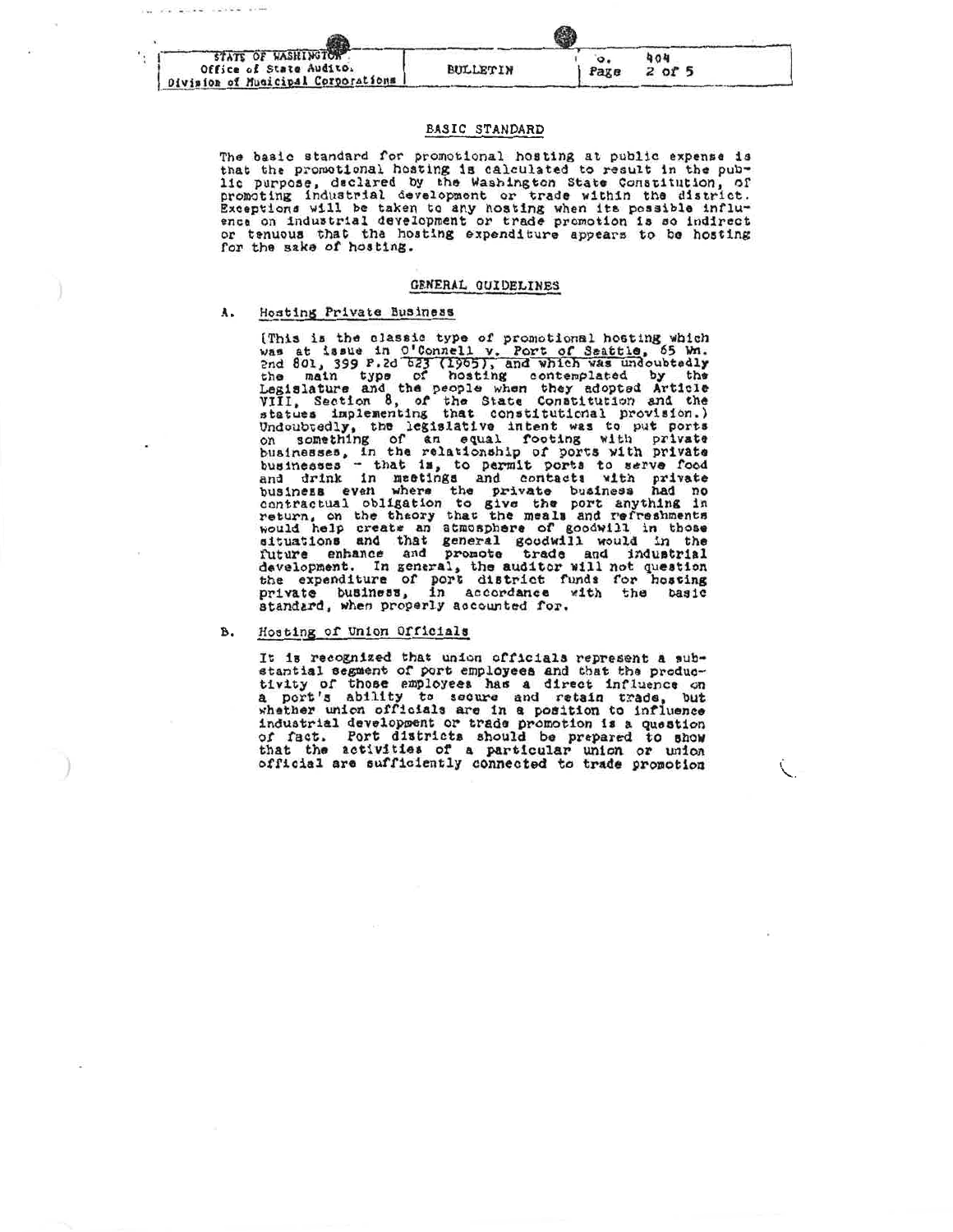Division of Municipal Corporations

ΩÙ,

 $\mathcal{L}_{\mathcal{L}}$ 

| <b>STATE OF WASHINGTON</b><br>Office of State Audito. | <b>BULLETIN</b> | No.<br>Page | ΩF |  |
|-------------------------------------------------------|-----------------|-------------|----|--|

JU DI 1

or industrial development in the port to justify such hosting. The auditor will look to the activities of a particular union or union official and will consider the hosting of such union official justified if there is sufficient evidence to show that the particular union is directly involved in current or proposed port activities.

#### $\mathbf{c}$ . Hosting Foreign Government Officials

When the officials of a port district reasonably be-Heve that promotional hosting of an official of a for-<br>eign government will tend to promote trade and indus-<br>trial development between the nation and port, reason-<br>able expenditures of port funds for that purpose will be recognized. Exception will be taken if the hosting violates the basic standard or violates the laws of the foreign nation in question.

#### Hosting U.S. Governmental Officiala D.

Port district officials must be especially cautious<br>in hosting U.S. Government officials. In many cases there are statutes or regulations which would prohibit or limit their acceptance of gifts or gratuities.  $Con$ sistent with federal law, port districts are permitted<br>to host federal government officials whose work may<br>directly affect the port district's trade or industrial development activities. Generally no audit exception will be taken to hosting which is properly incident to ceremonies honoring either foreign or U.S. Governto ceremonies nonoring either ioreign or U.S. Uovern-<br>ment officials where such hosting is consistent with<br>the role of the port in promoting commerce. Exception<br>will be taken to the hosting of officials whose work<br>does not promotion in the district and is otherwise proper.

#### Pronotional Hosting of Government Officials of Other  $E<sub>z</sub>$ States

The standard will be the same as in paragraph D, Hosting U.S. Government Officials.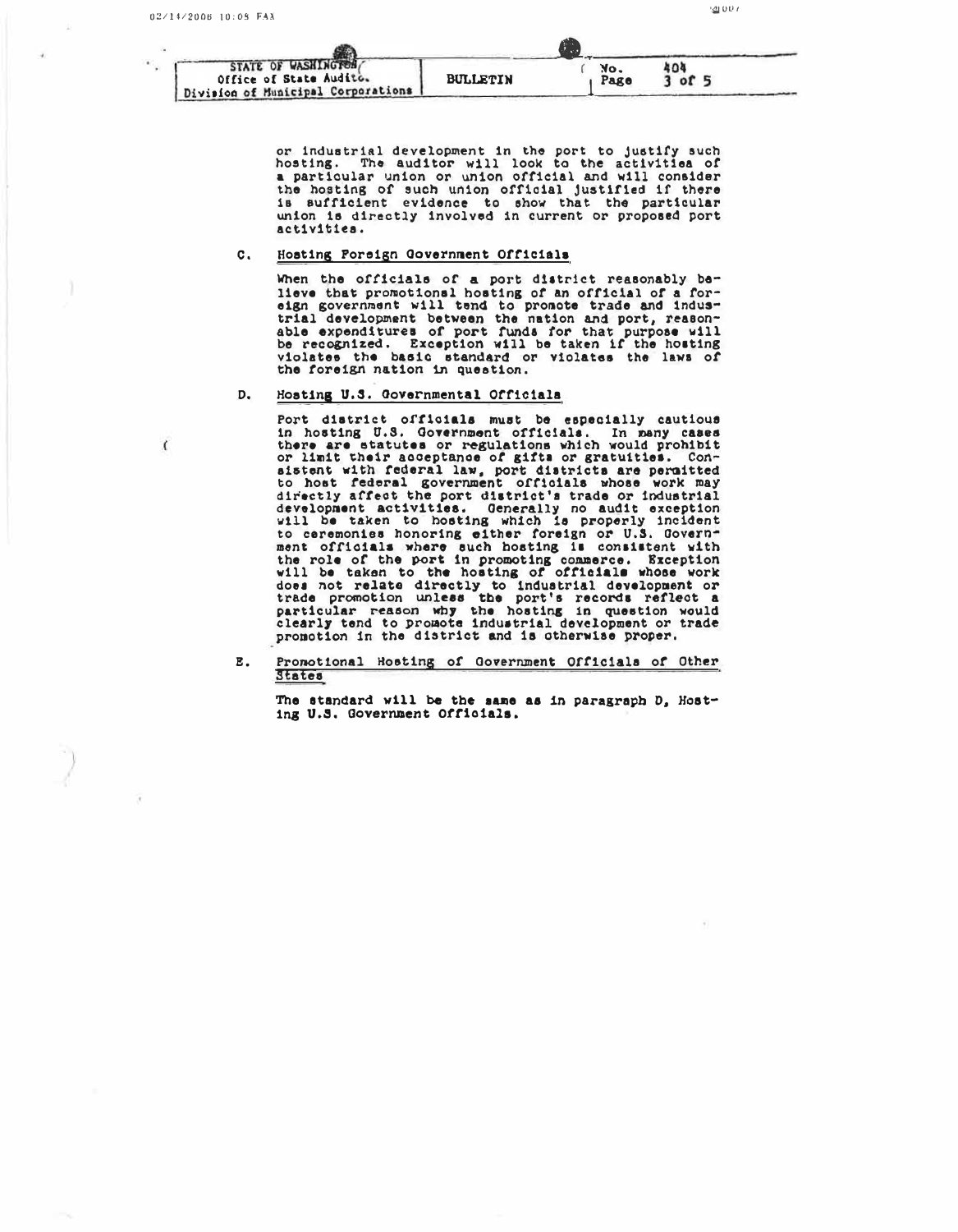# Promotional Hosting of Washington State and Local<br>Government Officials and Employees (Other than Port District Officials and Employees) **F.**

Generally, state and local officials in Washington who<br>do business with the port district will be expected<br>to seek reimbursement from their own employing agencies<br>for meals and lodging which are lawfully reimbursable.<br>In p wise proper promotional hosting activities.

#### Hosting Officers and Employees of Other Port Districts  $\sigma$ .

As to ports located outside Washington, the analysis<br>applied to officials of other states and counties would<br>be applicable here. As to officials of port districts species as hosting with the state, hosting will be applicable here. As to officials of port districts within the state, hosting will be governed by the same rules as hosting other Washington State officials and employees d earlier in this bulletin.

#### Hosting Spouses of Officials, Etc. H.

There will be times when the spouse of a shipper, ship<br>captain, business or government official to be hosted<br>will be present. In such a circumstance it would be proper to host the spouse also.

**LEU UD**